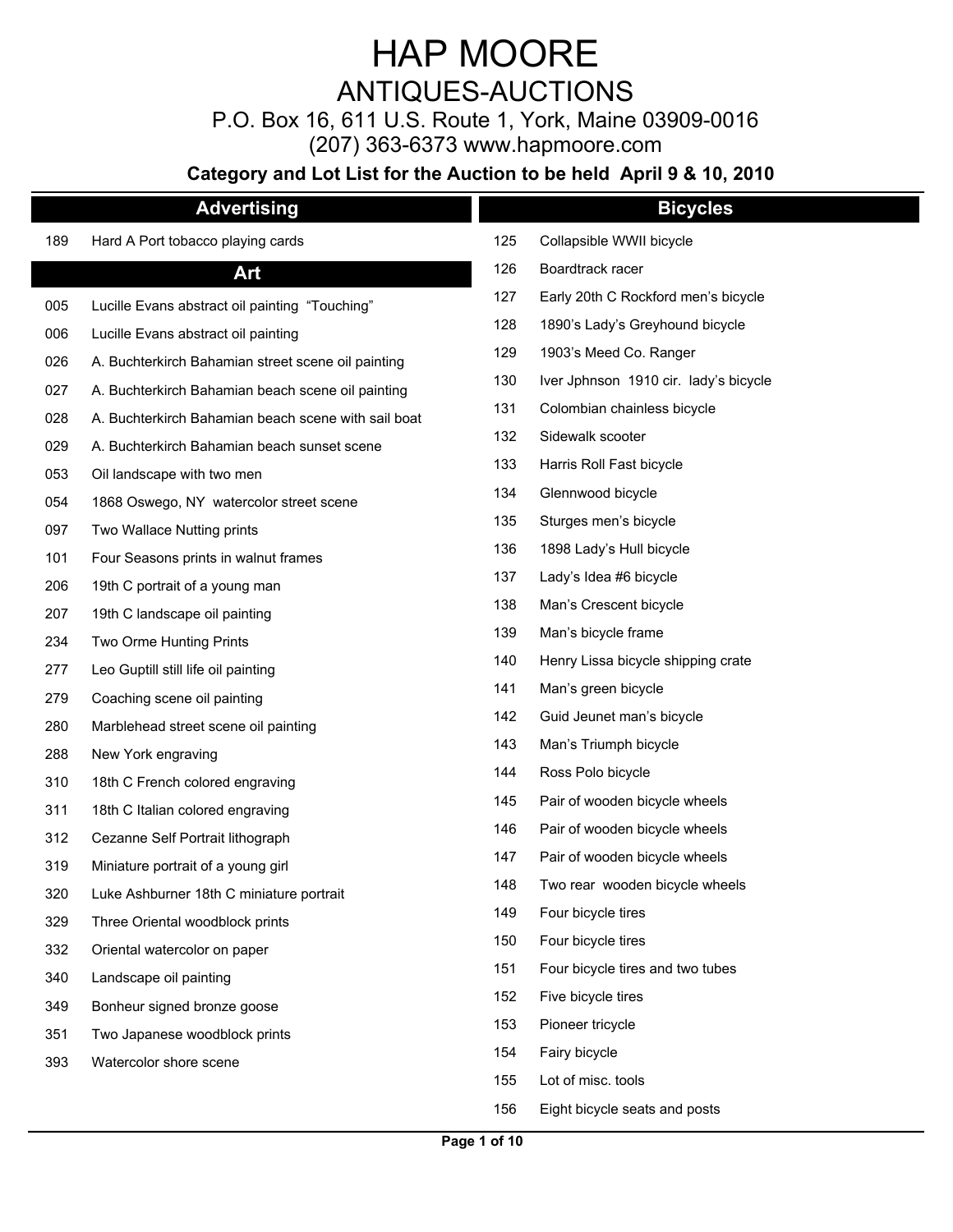## ANTIQUES-AUCTIONS

## P.O. Box 16, 611 U.S. Route 1, York, Maine 03909-0016

(207) 363-6373 www.hapmoore.com

| 157        | Lot of cranks and sprockets                    | 103 | Two vol. set Tihuanacu signed by Alice Ponasky                                                                        |
|------------|------------------------------------------------|-----|-----------------------------------------------------------------------------------------------------------------------|
| 158        | Lot of bicycle frames                          | 190 | U.S. Formation of the Union                                                                                           |
| 159        | Lot of bicycle pumps                           | 191 | Annual Report of the Bureau of Ethnology                                                                              |
| 160        | Falcon cycle poster                            | 192 | New York in the American Revolution by Wilbur Abbott                                                                  |
| 161        | Orient cycle poster                            | 193 | 5 vol. Dickens and One Hoss Shay by Holmes                                                                            |
| 162        | Le Cyclone cycle poster                        | 194 | 4 vol. Documentary History of New York                                                                                |
| 163        | Large lot of misc. bicycle parts and tools     | 195 | 5 Books: two on Admiral Dewey, Life and Character of<br>Patrick Henry; Comic History of England; Dream of Fair        |
| 164<br>165 | Lot of handlebars<br>Three bicycle bells       | 196 | 5 vol. and Index New York in the War of the Rebellion; The<br>Champlain Tercententary; Springs and Wells of Manhattan |
| 166        | Three bicycle bells                            | 212 | Robert E. Lee 4, vols. and Lee's Lieutentants                                                                         |
| 167        | Lot of bells                                   | 213 | Comic History of Rome                                                                                                 |
| 168        | Lot of wooden fenders                          | 214 | 1844 Bigland's History of Birds, Fishes, Reptiles and Insects                                                         |
| 169        | Bicycle lamp                                   | 215 | 2 Vol. History of the City of New York                                                                                |
| 170        | Bundy Bicycle lamp                             | 216 | Yesterday in Little Old New York                                                                                      |
| 171        | Bicycle lamp                                   | 217 | Lot of misc. books                                                                                                    |
| 172        | Bicycle lamp                                   | 218 | Wild Sports in the South                                                                                              |
| 173        | Badger bicycle lamp                            | 219 | Topographical Survey Adirondack Region 1874 - 1879                                                                    |
| 174        | Albert Pope paperweight and two bicycle cups   | 220 | Drake's White Mountains 1882                                                                                          |
| 175        | Yale, 1898 Duke, and Josephine bicycle emblems | 221 | The Sportsman's Cabinet and Town and Country Magazine<br>1833                                                         |
| 176        | Misc. bicycle ephemra                          | 222 | Old Streets, Roads, Lanes, Piers and Wharves of New York                                                              |
| 177        | Misc. bicycle ephemra                          |     | 1882                                                                                                                  |
| 178        | Misc. bicycle ephemra                          | 235 | 4 Vol. The Illustrated London News                                                                                    |
| 179        | Bicycle lamp lot                               | 295 | 1910 The Merry Wives of Windsor Illustrated by Hugh<br>Thomas                                                         |
| 183        | Hardy Bicycle shop sign                        | 296 | 1834 Paul and Virginia with 330 illustrations                                                                         |
| 187        | Bicycle ephemera lot                           | 297 | 2 Vol. Stately Homes of England by Jewitt and Hall                                                                    |
| 197        | German collapsible bicycle                     | 298 | 1840 Tower of London, 1844 Court of Queen Anne by                                                                     |
| 314        | Mohawk bicycle                                 |     | Ainsworth                                                                                                             |
| 315        | Sukiri bicycle                                 | 299 | 1859 Mr. Sponge's Sporting Tour; 1860 Plain Ringlets by<br>Surtees                                                    |
| 316        | Western Flyer bicycle                          | 300 | 2 vol. Brantome Les Dames Galantes                                                                                    |
| 317        | Early tricycle                                 | 301 | 5 Leather-bound books by A De Musset                                                                                  |
|            | <b>Books</b>                                   | 302 | 3 Books, The Birds of British Isles by T. A. Coward                                                                   |
| 076        | Five antique reference books                   | 303 | 1885 The Coaching Age by Stanley Harris                                                                               |
| 077        | Birds of North America and two other books     | 304 | 1865 A Book on Angling by Francis Francis                                                                             |
|            |                                                |     |                                                                                                                       |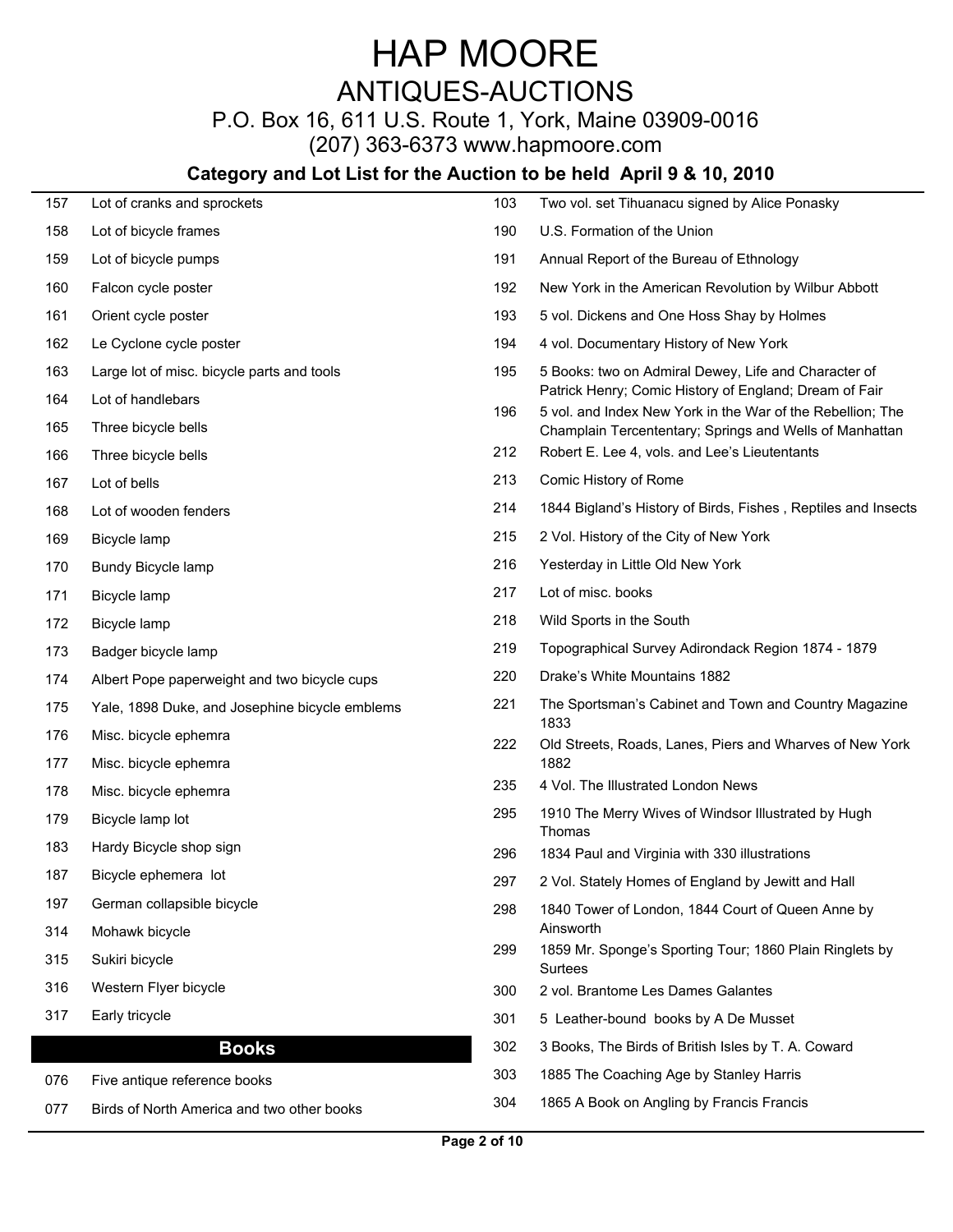## ANTIQUES-AUCTIONS

P.O. Box 16, 611 U.S. Route 1, York, Maine 03909-0016

(207) 363-6373 www.hapmoore.com

## **Category and Lot List for the Auction to be held April 9 & 10, 2010**

- 305 5 Leather-bound books
- 306 1820 3 vol. Don Quixote 122.000 1820 1820 306 1820 306 1820 306 1820 306 1820 306 182.000 182.000 182.000
- 307 3 Books: Pilgrims Progress by Bunyan, 1907 The Story of Congress of Sholf clock the CHampions of the Round Table by Pyle; THe History of
- 308 1748 Pilgrim's Progress by Bunyan
- 

#### **China**

- 002 19th C Satsuma covered jar
- 011 Set of 12 Queen Elizabeth 1953 Coronation cups and the correspondence of the set of the and inactional cents saucers
- 024 Davenport Mulberry ironstone platter 122.000 Marsh 205
- 
- 044 Lot of misc. dishes and china 122.000 and 202.000 and 202.000 and 202.000 and 202.000 and 202.000 and 202.000 and 202.000 and 202.000 and 202.000 and 202.000 and 202.000 and 202.000 and 202.000 and 202.000 and 202.000
- 073 Flow blue covered vegetable 122.000 Flow blue covered vegetable
- 
- 
- 
- 
- 100 Lot of misc. china 122 and 122.000 and 122.000 and 122.000 and 122.000 and 122.000 and 122.000 and 122.000 and 122.000 and 122.000 and 122.000 and 122.000 and 122.000 and 122.000 and 122.000 and 122.000 and 122.000 and
- 114 Highland music dish 122.000 and 122.000 and 122.000 and 122.000 and 122.000 and 122.000 and 122.000 and 12
- 115 Brown transfer bowl and pitcher 122.000 metals of the 1215 1854 of 1854 of 122.000 metals of the 122.000 metals of the 122.000 metals of the 122.000 metals of the 122.000 metals of the 122.000 metals of the 122.000 met
- 236 19th C Floral decorated tea set 122.000 19th C Floral decorated tea set
- 
- 294 Rose Medalion gravy
- 353 Hummel nativity group 122.000 and 122.000 and 123.000 and 122.000 and 122.000 and 122.000 and 122.000 and 1
- Oriental plates, vases, glass basket and Beeleek and Lladro angels 357 Oriental plates, vases, glass basket and Beeleek and Lladro 419 Lot 90% silver, 80% silver, 40% silver and holed was 5 cent
- 590 Majolica teapot 122.000 million and the contract of the contract of the contract of the contract of the contract of the contract of the contract of the contract of the contract of the contract of the contract of the co
- 591 Scenic Chinese plate 122.000 122.000 122.000 122.000 122.000 122.000 122.000 122.000 122.000 122.000 122.000 12

#### **Civil War**

- 
- 
- 

### **Clocks**

- 056 German wall clock 122.000 and 122.000 and 122.000 and 122.000 and 122.000 and 122.000 and 122.000 and 122.000 and 122.000 and 122.000 and 122.000 and 122.000 and 122.000 and 122.000 and 122.000 and 122.000 and 122.000
- 063 Shelf clock 122.000 Shelf clock

### **Coins & Currency**

- 309 1879 3 vol. L'Heptameron by Felix Frank 122.00 Processes and the state of the S500 Confederate bond with coupons, (2) \$1000 Confederate bonds with coupons
	- 402 Lot \$3 Peoples Line New Orleans, 2 Confederate bond coupons,Etc.
	- 403 Lot of Massachusetts, colonial note and fractional cents
	- 404 Lot of Confederate notes
	- 1911 England gold soverign
- 025 32 Pieces of Mulberry ironstone 122.000 million and bag of world coins 122.000 million and bag of world coins
	- 407 1903 \$ 2 1/2 gold 122.000 and 122.000 and 122.000 and 122.000 and 122.000 and 122.000 and 122.000 and 122.
	- Lot of World coins and currency
- 094 Lowewstoft china 122.000 and 122.000 to the 122.000 of the 122.000 of Tiffany & Co. bronze medal in original fitted box 1902
- 096 12 Decorated Rosenthal plates and the state of silver dollars, Indian cents, Wheat cents, world coins 098 Five American blue transfer plates 122.00 Terminal content and 1857 FE cent, 1865 2 cent and 1894 50 cent
- 099 Lot of misc. china **122.000 CM 202.000 Lot of misc.** china the mark gold state of mark gold and the mark gold
	- 412 1856 \$1 gold 122.000 and 122.000 and 122.000 and 122.000 and 122.000 and 122.000 and 122.000 and 122.000 a
	- 413 1854 \$1 gold 122.000 and 122.000 and 122.000 and 122.000 and 122.000 and 122.000 and 122.000 and 122.000 a
	- 415 1854o \$3 gold 122.000 and 122.000 and 122.000 and 122.000 and 122.000 and 122.000 and 122.000 and 122.000
	- 416 Lot of 90% silver, 40% silver, US coin sets, Wheat cents, 1925 \$1
- 241 Pair of Spanish pots **122.000 Pair of Spanish pots** 122.000 pots 122.000 and 122.000 and 122.000 pots 122.000 pot cents
	- 418 Lot of silver dollars, tokens, world coins, world notes and misc. coin sets
	-
	- 420 Lot of Canada cents and 5 cents
	- 421 1851 \$2 1/2 gold 122.000 and 122.000 and 122.000 and 122.000 and 122.000 and 122.000 and 122.000 and 122.0
	- 422 1843c \$2 1/2 gold 122.000 and 122.000 and 122.000 and 122.000 and 122.000 and 122.000 and 122.000 and 122.
- 330 11 Civil War CDV's 122.00 Products and the series of the series of the series of the series of the series o 423 Lot belt buckle with 2 silver dollars, silver dollars, 90% silver,
- 388 Whitworth bolt projectile 122.000 million wheat cents, Indian cents, "V" 5 cents, Buffalo 5 cents, 1224 Lot of wheat cents, Indian cents, "V" 5 cents, Buffalo 5 cents, bag of world coins and World notes
- 578 John W. Dana Civil War letters **122.000 Lot of holed cents, cents, 2 cent**, 5 cent, 1/2 dime and 20 cent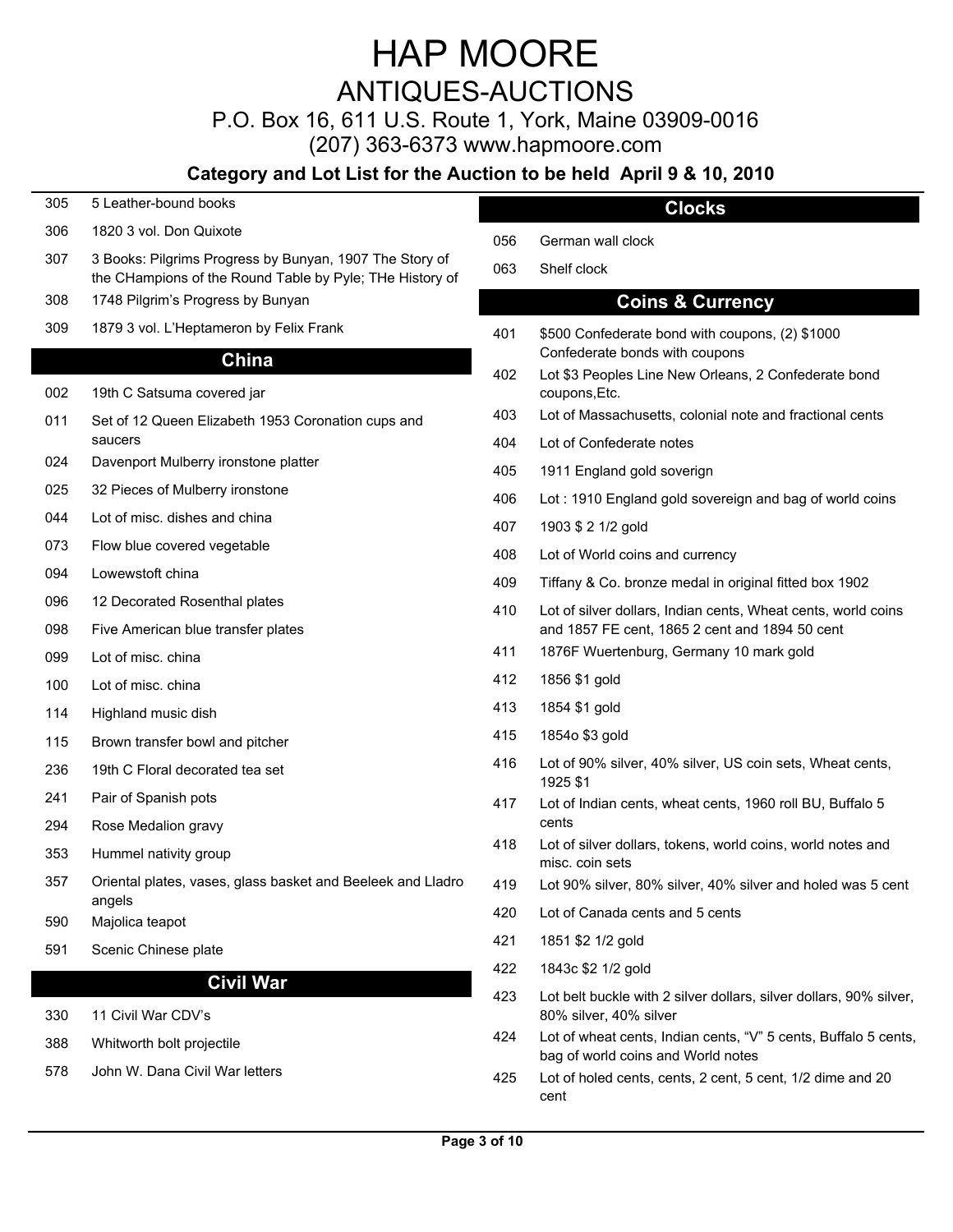## ANTIQUES-AUCTIONS

## P.O. Box 16, 611 U.S. Route 1, York, Maine 03909-0016

(207) 363-6373 www.hapmoore.com

| 426 | 1914 \$10 Federal Reserve note and 1899 \$5 Silver                                                                    | 454 | (2) Mark Twain famous American 1 ounce gold medals                                                                          |
|-----|-----------------------------------------------------------------------------------------------------------------------|-----|-----------------------------------------------------------------------------------------------------------------------------|
|     | Certificate                                                                                                           | 455 | 1984 \$10 Olympic proof gold in capsule                                                                                     |
| 427 | Lot of (6) 1923 \$1 silver certificate, consecutive notes include<br>cut sheet                                        | 456 | Lot of (20) Canada silver dollars, (20) Canada 1982 \$1 proof,                                                              |
| 428 | (2) 1899 silver certificate, 1917 \$1 United States note, 1923                                                        |     | (10) France 1986 100 francs in capsules, bag of foreign                                                                     |
|     | \$1 silver certificate, 1957 \$1 silver certificate, 1935a \$1 silver                                                 | 457 | Lot of (17) Silver dollars, (5) BU silver dollars, (2) 5 cents:<br>1883 nc. & 1883 cent, 1921s 50 cents, 90% silver and 40% |
| 429 | Lot of cent albums, wheat cents, bag of world coins, 90%<br>silver and 40% silver                                     | 458 | Lot of Bronze Lindbergh medal, Medal of the Congress Silver                                                                 |
| 430 | Lot of cent albums and wheat cents                                                                                    |     | Kohouten comet medal, (30) Famous American medals, (24)                                                                     |
| 431 | Lot of United States silver coins, fractional note, \$1 silver                                                        | 459 | 1926 Sesquicentennial \$ 2 1/2 gold                                                                                         |
|     | certificates, US note                                                                                                 | 460 | 1936 Rhode Island 50 cent                                                                                                   |
| 432 | 1851 \$ 2 1/2 gold                                                                                                    | 461 | Lot of (20) 1976 \$1 silver, (2) 5 cents, 50 cent, 1819 cent,                                                               |
| 433 | Lot of wheat cents, album cents, silver coins, \$1 silver<br>certificate                                              |     | 1922 \$1 and 90% silver                                                                                                     |
| 434 | \$22.00 face Canada currency, bag of world coins and 90%                                                              | 462 | Lot of Mint sets, variety cent sets, telemarketer 10 cent sets,<br>Canada 1985 proof like \$1, Canada \$1 proofs, Canada    |
|     | silver .85 face                                                                                                       |     | Lot of (3) rolls 1943 cents                                                                                                 |
| 435 | Lot of 2 England 1/2 sovereigns: 1908, 1911                                                                           | 463 |                                                                                                                             |
| 436 | Bag of world coins and mint sets                                                                                      | 464 | 1942s cent roll                                                                                                             |
| 437 | Coin lot                                                                                                              | 465 | Lot of (3) cent rolls                                                                                                       |
| 438 | 1986 3 Piece Statue of Liberty, proof, with \$5                                                                       | 466 | 1995 Olympic \$5 proof                                                                                                      |
| 439 | 1908 10 Cent                                                                                                          | 467 | 1984 Olympic 3 piece proof set with \$10 gold                                                                               |
| 440 | Lot of 90%, 40%, 80% 50% silver and (10) war 5 cent                                                                   | 468 | Lot of proof sets, Korea \$1 unc, 1982 Washington 50 cent                                                                   |
| 441 | Lot of Wheat, Indian cents, Buffalo 5 cents, bag of world                                                             | 469 | Lot of \$1 & \$3 Citizens Bank, New Orleans, LA remainders                                                                  |
| 442 | coins, Canada 1900 25 cent note, cent and 5 cent albums<br>Lot of 90%, 40%, 80%, 50% silver and bag of assorted coins | 470 | (2) 10 cent: 1916d, 1921                                                                                                    |
| 443 | (43) Indian cents in album                                                                                            | 471 | Lot of proof sets                                                                                                           |
| 444 | 1877 cent                                                                                                             | 472 | Lot of Blue Ike, Brown Ike, proof silver eagles, mint sets,                                                                 |
| 445 | Lot of Lincoln cent albums, Buffalo 5 cent album, "V' 5 cent                                                          | 473 | proof sets, Prestige proof sets, Washington 1982 50 cent,<br>Lot of proof sets                                              |
|     | album and albums of cent stock books                                                                                  | 474 | 90% silver lot                                                                                                              |
| 446 | Lot of mint and proof sets"V" 5 cents, Buffalo 5 cents, Indian                                                        | 475 | Lot of coins and Westwood Journey 5 cents P & D sets                                                                        |
| 447 | cents and bag of world coins<br>Lot of 90% and 80% silver and (23) War 5 cents                                        | 476 | Lot of (3) Albums 50 cents                                                                                                  |
| 448 | (4781) Wheat cents                                                                                                    | 477 | Lot of (19) silver dollars                                                                                                  |
| 449 | Lot of (6) Silver dollars and 1853 1/2 dime                                                                           | 478 | 90% silver \$500.00 face                                                                                                    |
| 450 | Lot of (8) silver dollars                                                                                             | 479 | 90% silver \$500.00 face                                                                                                    |
| 451 | Lot of 1989 Proof silver eagle, Mint sets, proof sets, silver                                                         |     |                                                                                                                             |
|     | proof sets, 50 cents commemoratives                                                                                   | 480 | A View of Gold & Silver Coins of All Nations by J. Ede<br>goldsmith 9-1-1808                                                |
| 452 | Lot of Wheat cents, 90% silver, War cents, Buffalo 5 cent                                                             | 481 | Lot of (28) bronze medals: History of the US                                                                                |
| 453 | Lot of England 1/2 pennies and pennies                                                                                |     |                                                                                                                             |
|     |                                                                                                                       |     |                                                                                                                             |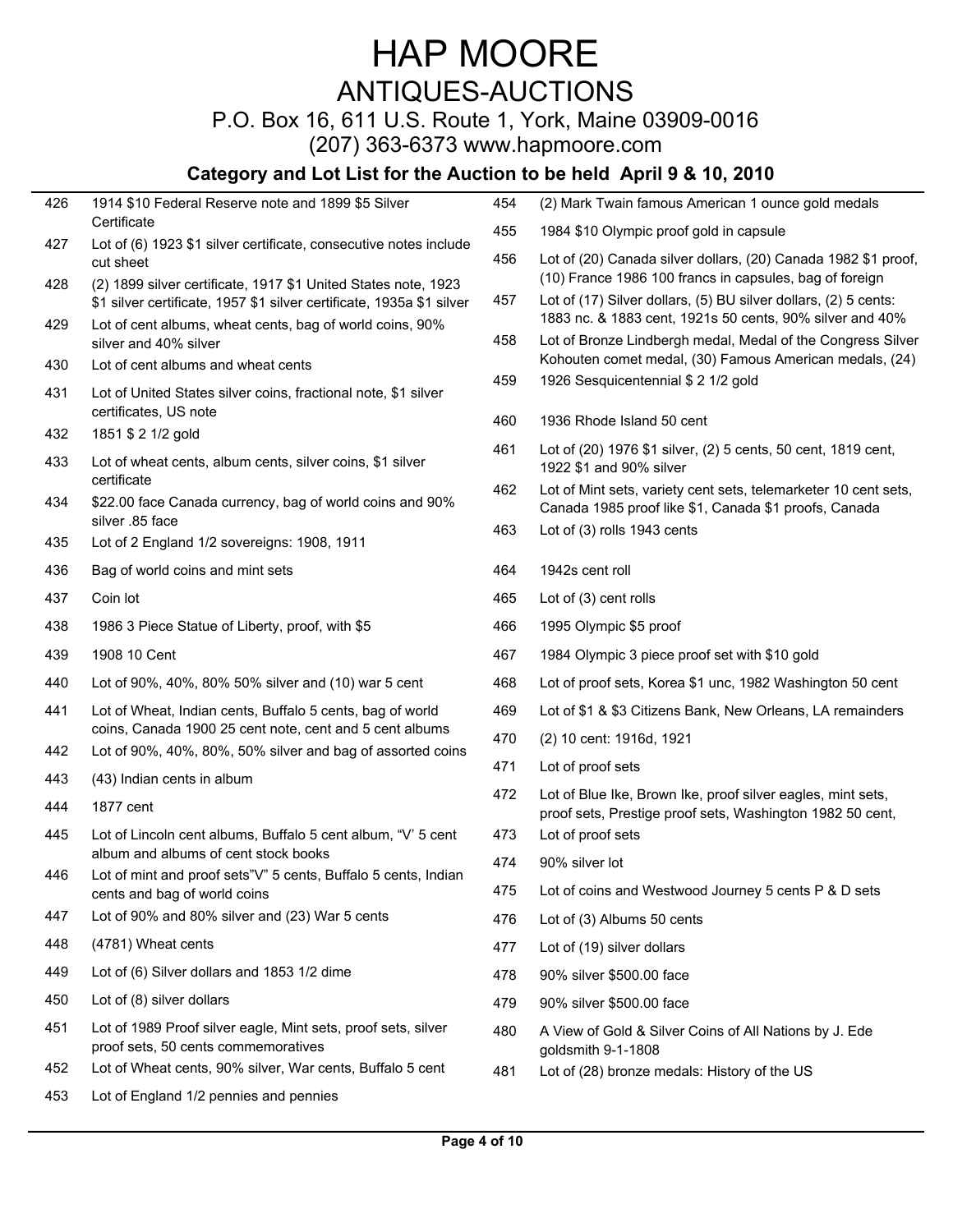## ANTIQUES-AUCTIONS

## P.O. Box 16, 611 U.S. Route 1, York, Maine 03909-0016

(207) 363-6373 www.hapmoore.com

| 482 | Lot of Mint sets, proof sets, silver proof sets, (2) Rushmore                            | 513             | Lot of proof sets                                                                                         |
|-----|------------------------------------------------------------------------------------------|-----------------|-----------------------------------------------------------------------------------------------------------|
| 483 | 50 cents, 1988 Olympic \$1, .999 silver bar<br>Antique Brandt Junior manual change maker | 514             | lle set complete 1971 - 78 slabbed NGC64 to 69 plus extras<br>$(44)$ pieces                               |
| 484 | Lot of silver proofs and 25 cent proof sets                                              | 515             | Lot of SBA \$1 complete 1979 - 99, no 81t2, NGC 63 to 69<br>plus (39) extra pieces                        |
| 485 | Lot of proof sets                                                                        | 516             | (2) Sacajaweya \$1 sets complete including proofs 200 - 2009                                              |
| 486 | 1918/17d 5 cent PCGS AG3                                                                 | 517             | NGC 65 to 69, 11 extra slabs, 7 loose extras<br>Lot of Presidential \$1, NGC 65 & NGC 69 ultra cameo, SMS |
| 487 | Lot of slabs: cent, 10 cent, 50 cent, Morgan \$1 and \$1                                 |                 | 2007 - 2009, Presidential set 2007 - 2009, 1st day issue                                                  |
| 488 | SBA \$1 Album 1979 - 99                                                                  | 518             | 1964 - 2009 50 cents complete NGC 63 to 69 ultra cameo,                                                   |
| 489 | Lot of \$1 Albums                                                                        |                 | includes proofs, couple coins not BU                                                                      |
| 490 | Album 25 cents: 1932 - 1991 complete                                                     | 519             | Lot of 50 cent slabs, 5 cent slabs, 25 cent slabs and fantasy<br>slabs                                    |
| 491 | (3) Albums 25 cents 1992 - 09                                                            | 520             | Lot of 90% silver, 40% silver, 1890 10 cent, love tokens, 1 oz                                            |
| 492 | Album BU Silver Eagles 1986 - 2007                                                       |                 | .999 silver, mint set and world coins and currency                                                        |
| 493 | Album 50 cents 1964 - 09                                                                 | 521             | 1914 \$10 Federal Reserve note fantasy                                                                    |
| 494 | Album Ike \$1 1971 - 78                                                                  | 522             | (4) 1899 \$1 Silver certificates                                                                          |
| 495 | Album 5 cents 1938 - 09 includes proofs                                                  | 523             | (2) 1914 \$5 Federal Reserve notes                                                                        |
| 496 | Album Buffalo 5 cents complete 1913 - 38                                                 | 524             | 1918 \$2 Federal Reserve Bank note                                                                        |
| 497 | 1937d 5 cents 3 legged                                                                   | 525             | Lot of Bank coins and currency                                                                            |
| 498 | Album 10 cents 1946 - 09 includes proofs                                                 | 526             | 1862 \$1 United States note payable in Washington                                                         |
| 499 | Lot of cent albums                                                                       | 527             | Lot of fractional notes and 1935a \$1 silver certificate, Hawaii<br>overprint                             |
| 500 | Lot (2) Albums silver state 25 cents 1999 - 08, NGC Proof 69<br>Ultra Cameo              | 528             | (50) Great Sailing ships of America silver ingots, with display<br>case, sterling silver 1500 grains each |
| 501 | Album Silver Eagles 1986 - 2009 NGC 69, extra 2008 &<br>2009                             | 537             | (17) assorted Papal medal, (6) are .986 silver                                                            |
| 502 | Lot Album \$1 2007 - 2009 NGC 65 Presidents, Album \$1<br>2007 - 2009 NGC proofs         | 54 <sup>°</sup> | Lot of mint sets, proof sets, commemoratives                                                              |
| 503 | Album \$1 2007 - 2009 NGC 69 Ultra Cameo proofs                                          |                 | <b>Dolls</b>                                                                                              |
| 504 | Lot of \$1 Albums with (24) $P$ & $D$ & proofs in album                                  | 261             | AM bisque head doll                                                                                       |
| 505 | 1983 - 1912s 5 cent album complete                                                       | 379             | Two black dolls                                                                                           |
| 506 | 1866 - 1883 5 cent album                                                                 | 380             | Two black cats, black doll and hot plate holder                                                           |
| 507 | Lot of coins, Commemoratives                                                             |                 | <b>Ephemera</b>                                                                                           |
| 508 | Lot of 50 cents                                                                          | 030             | Theater and leisure ephemera                                                                              |
| 509 | Lot of silver dollars                                                                    | 037             | Lot of misc. autographs                                                                                   |
| 510 | Lot of silver dollars                                                                    | 109             | Military and other ephemera                                                                               |
| 511 | Lot of mint sets                                                                         | 110             | Ellis Island diary and letters                                                                            |
| 512 | Lot of silver eagles, Prestige silver proofs, proof sets,<br>assorted world coins        | 122             | Plains Indians beaded pipe bag                                                                            |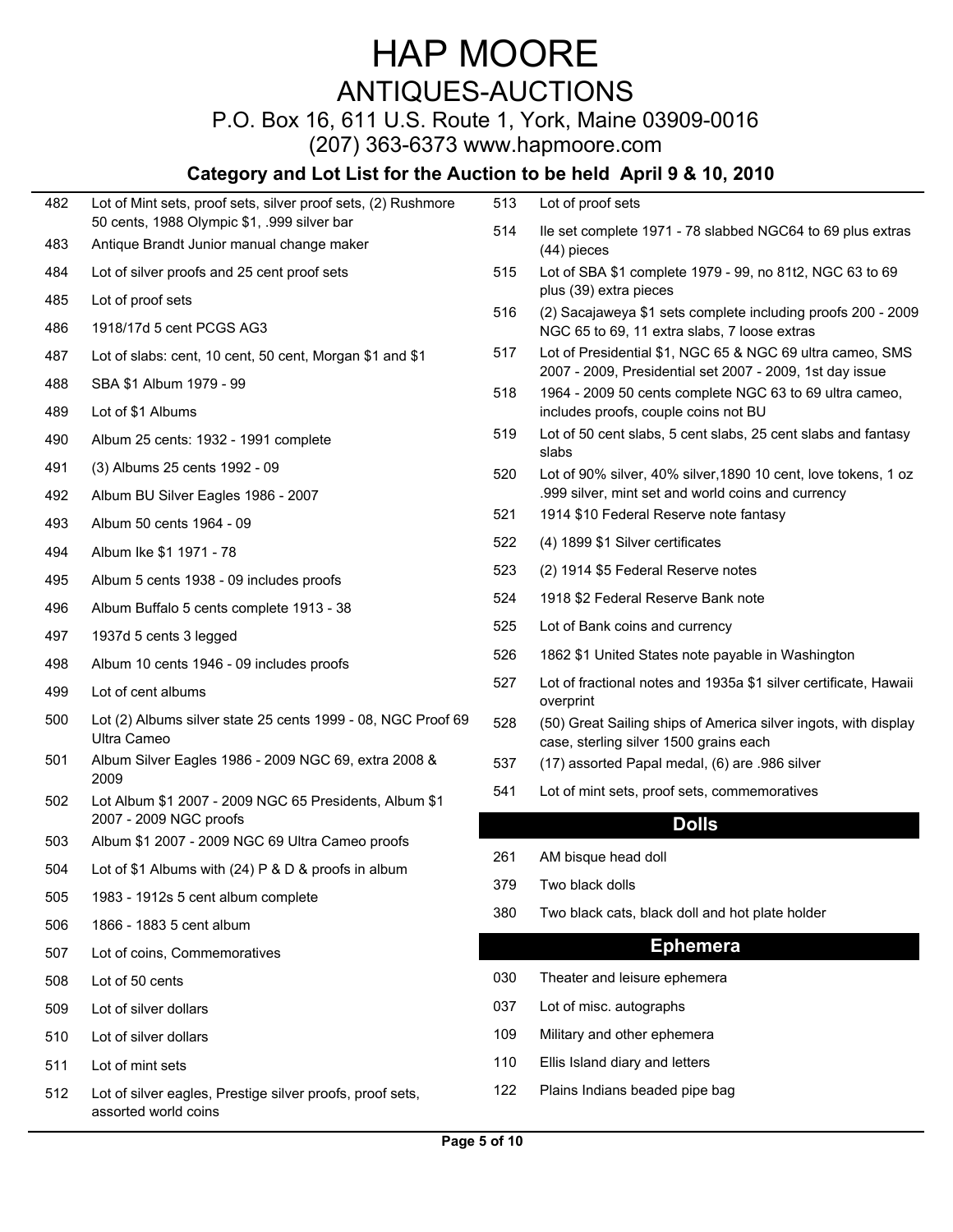## HAP MOORE ANTIQUES-AUCTIONS

## P.O. Box 16, 611 U.S. Route 1, York, Maine 03909-0016

(207) 363-6373 www.hapmoore.com

| 199 | Henry Clay letter                                          |     |                                           |
|-----|------------------------------------------------------------|-----|-------------------------------------------|
|     |                                                            | 071 | Needlepoint seat Victorian chiar          |
| 223 | Lot of misc. ephemera on New York                          | 075 | Case of four pine drawers                 |
| 322 | Dissected map of White Mountains                           | 198 | Two over three drawer cherry bureau       |
| 323 | Hayward's New England Gazetteer                            | 201 | 19th C turned post bed                    |
| 324 | Bookplate map of New Hampshire 1799                        | 208 | Pine blanket chest                        |
| 581 | Lot of pre-1860 Dana family letters                        | 209 | Mahogany highboy base                     |
| 582 | Lot of Dana family letters and ephemera                    | 210 | Set of 6 Empire side chairs               |
| 583 | Two Impeachment of the President Senate Tickets            | 233 | Fessenden secretary desk                  |
| 584 | Lot of early legal documents from the Dana family          | 281 | Twig stand                                |
| 595 | Lot of Fessenden family ephemera                           | 282 | Spool chest                               |
| 602 | Daniel Webster signed letter                               | 284 | Early wing chair                          |
| 603 | Joshua Chamberain signature                                | 287 | Sheraton deck top dresser                 |
| 604 | John Buchannan signed document                             | 326 | Empire sideboard                          |
| 605 | John Buchannan signed document                             | 363 | Mahogany Empire sideboard                 |
| 606 | Winston Churchill 1921 signed letter                       | 364 | Four Empire side chairs                   |
| 607 | Lot of letters and documents signed by Maine governors     | 365 | Two oval side tables                      |
| 609 | Civil War service certificate signed by Joshua Chamberlain | 366 | Man's wooden suit valet                   |
| 611 | Lot of WWI postcards and ephemera                          | 367 | Mahogany Sheraton dining table            |
|     | <b>Ethnographic</b>                                        | 368 | Iron-based upholstered bench              |
| 118 | Plains Indians beaded moccasins                            | 369 | Two drawer mahogany server                |
| 119 | Plains Indians beaded gauntlets                            | 370 | Decorated storage box on stand            |
| 120 | Plains Indians beaded leggings                             | 371 | Oak bow front china cabinet               |
| 121 | Plains Indians beaded vest                                 | 372 | Oak bookcase                              |
| 123 | Plains Indians beaded leggings                             | 373 | Empire card table                         |
| 124 | Plains Indians beaded tubular necklace                     | 376 | Mahogany center table                     |
| 257 | Inuit letter opener                                        | 399 | Federal giltwood mirror                   |
|     |                                                            | 585 | Walnut bookcase                           |
|     | <b>Furniture</b>                                           | 586 | Langley Boardman armchair                 |
| 032 | Marble top side table                                      | 587 | Cambridge Federal gilt wood mirror        |
| 033 | Bird decorated plant stand                                 |     | <b>General</b>                            |
| 034 | Two drawer mahogany stand                                  | 001 | Large tramp art frame                     |
| 035 | Maple three drawer stand                                   | 012 | Keystone Radioptican projector and slides |
| 070 | Victorian arm chair with orange upholstery                 | 013 | Composition 1939 New York Worlds Fair box |
|     |                                                            |     |                                           |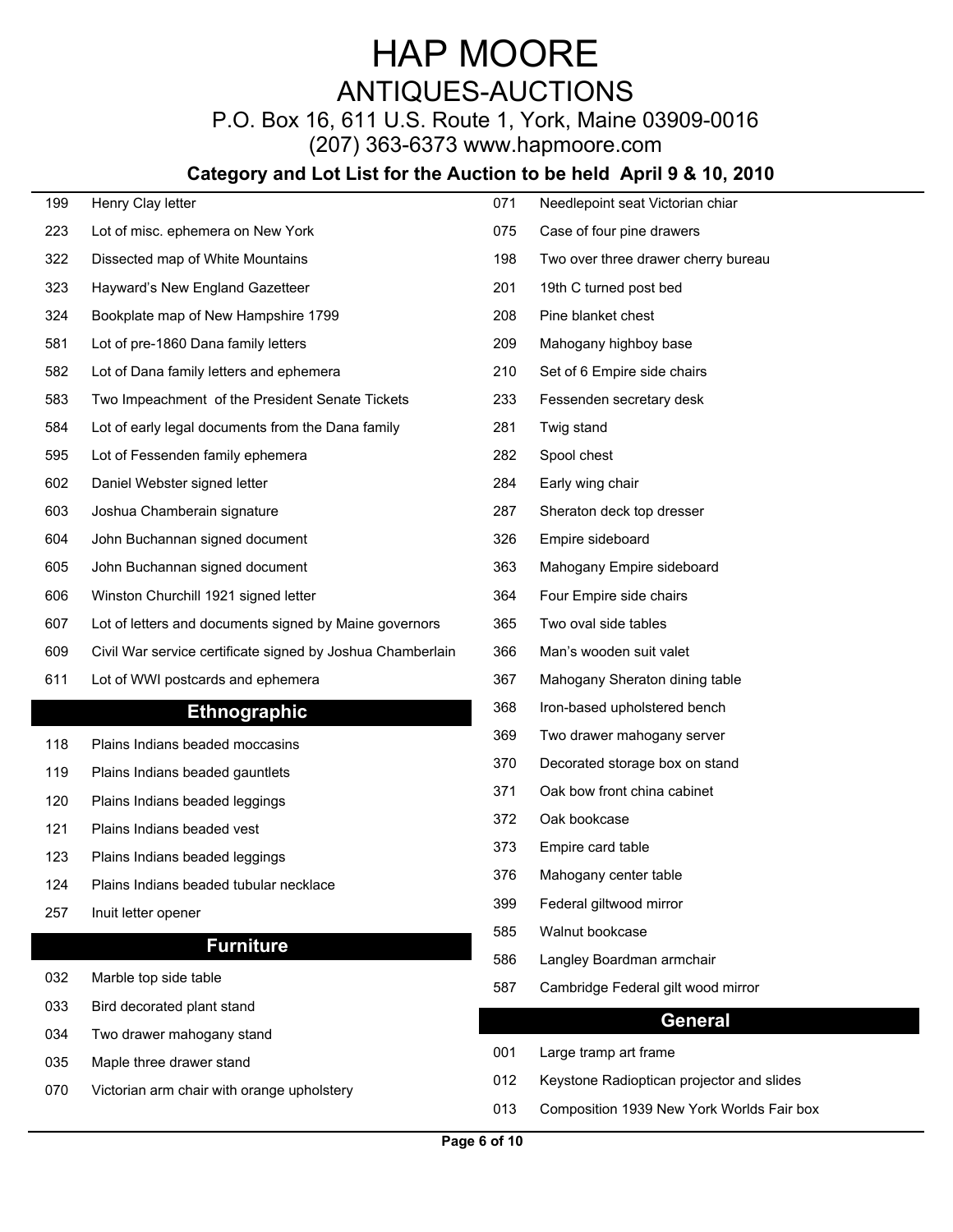## ANTIQUES-AUCTIONS

## P.O. Box 16, 611 U.S. Route 1, York, Maine 03909-0016

(207) 363-6373 www.hapmoore.com

| 014 | Inlaid game board                            | 381 | Four pieces of velvet and silk fruit                       |
|-----|----------------------------------------------|-----|------------------------------------------------------------|
| 039 | Enterprise coffee grinder                    | 382 | Lead lion fountain mask                                    |
| 052 | Two Oswego carvings of lions by L Lavonier   | 385 | Ornamental carved Italian figure                           |
| 055 | Ball player still bank                       | 387 | Lady's boxes and accessories                               |
| 107 | Set of religious medals                      | 389 | Painted trencher                                           |
| 113 | Cat doorstop                                 | 392 | Cherub garden statue                                       |
| 116 | Bronze advertising lion                      | 396 | Lot of Old Home Week medals                                |
| 180 | Victorian baby carriage                      | 397 | Lot of Knights Templar, Admiral Dewey and political medals |
| 181 | Iron guest sign                              | 414 | 1861 \$1 gold                                              |
| 182 | Public Telephone sign                        | 589 | Four giltwood frames                                       |
| 184 | Bragdon real estate sign                     | 594 | Grain-painted spice drawers                                |
| 185 | Yankee House sign                            | 608 | Lot of letters signed by US Senators, Representatives,     |
| 186 | Rooms sign                                   |     | Judges and other historical figures                        |
| 188 | Pioneer pedal car                            |     | <b>Glass</b>                                               |
| 200 | Two Navy Uniform posters 1941 and 1951       | 003 | Tiffany fluted bowl and underplate                         |
| 230 | Two flutes and misc. Oriental items          | 004 | Tiffany LCT signed Aurene 5 1/2" vase                      |
| 246 | Four Chinese jade figures                    | 038 | Chestnut bottle                                            |
| 256 | Oriental ceremonial wand                     | 268 | Crystal pitcher                                            |
| 258 | Misc. ivory and bone items                   | 269 | Etched crystal center bowl                                 |
| 259 | Two wooden game counters                     | 270 | Crystal canape dish                                        |
| 260 | Stone apothecary mortar                      | 271 | Five crystal candy dishes                                  |
| 262 | Gathering basket                             | 272 | Three pieces of cut crystal                                |
| 263 | <b>Collection of Swiss bells</b>             | 273 | Two cut crystal bowls                                      |
| 266 | Pair elephant bookends and two curtain pulls | 274 | Two large cut crystal bowls                                |
| 293 | Mahogany inlaid lazy susan                   | 339 | Speckled orange vase                                       |
| 328 | Lot of desk items                            | 391 | Venetian glass goblet                                      |
| 333 | Royal Doulton balloon man and woman          |     | <b>GlassJewelry</b>                                        |
| 334 | Dog doorstop                                 | 318 | Mourning bracelet with portrait                            |
| 350 | Crouching metal tiger                        |     | <b>Jewelry</b>                                             |
| 352 | Umbrella stand                               |     |                                                            |
| 355 | Art Nouveau pewter flagon                    | 022 | Lot of assorted 14k gold jewelry                           |
| 377 | Dog bank                                     | 023 | Ten sterling and gold plated pocket watches                |
| 378 | Italian fan                                  | 045 | Lot of misc. costume jewelry                               |
|     |                                              |     |                                                            |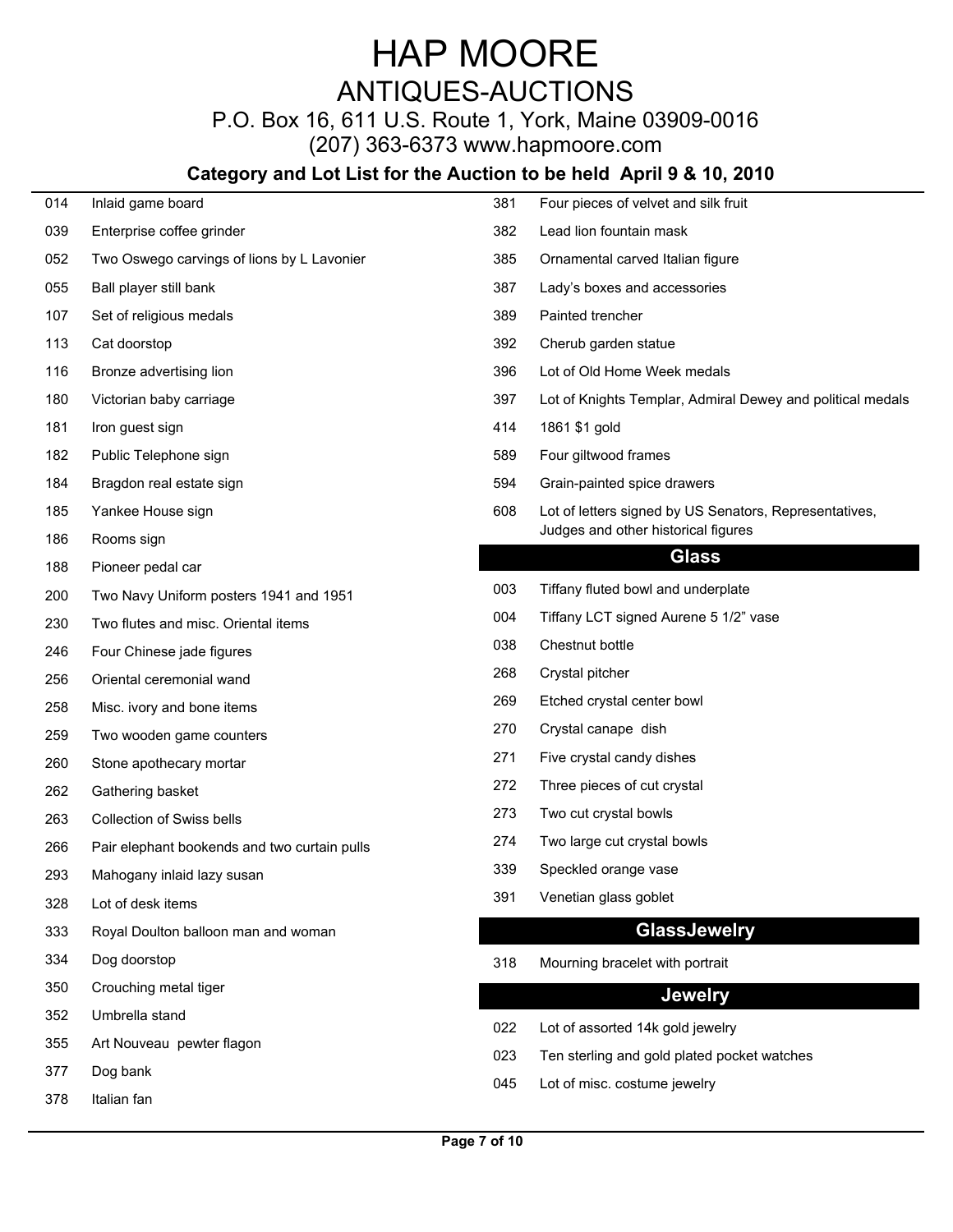## ANTIQUES-AUCTIONS

## P.O. Box 16, 611 U.S. Route 1, York, Maine 03909-0016

(207) 363-6373 www.hapmoore.com

## **Category and Lot List for the Auction to be held April 9 & 10, 2010**

| 046 | Lot of sterling silver jewelry                              | 275  | 18th C brass chandelier                                      |
|-----|-------------------------------------------------------------|------|--------------------------------------------------------------|
| 051 | Lot of 10k and 14k gold jewelry                             | 325  | Miller table lamp                                            |
| 078 | 14k gold wire bracelet                                      | -331 | Stained glass table lamp                                     |
| 079 | 14k yellow Roman link chain                                 | 335  | Pair of alabaster table lamps                                |
| 080 | 14k Aurora lady's pocket watch                              | 336  | Marble base table lamp                                       |
| 081 | 14k Pendant with fresh water pearls                         | 337  | Alabaster lamp                                               |
| 082 | 14k earrings with diamonds, gold brooches and 14k bracelet  | 356  | Pair of early brass candlesticks                             |
|     | and earrings with Biwa pearls                               | 593  | Pair of brass pushup candlesticks                            |
| 083 | Lady's 14 k necklace with 34 Biwa pearls                    |      | <b>Linens</b>                                                |
| 084 | Lot of 14k pendants                                         | 254  | Lot of linens and trim                                       |
| 085 | Two 14k rings, beaded necklace and link bracelet            |      |                                                              |
| 086 | Three 14k stick pins and seven 14k and 10k rings            |      | <b>Maritime</b>                                              |
| 087 | 14k bracelet with faceted oval peridot                      | 047  | <b>B B Ritchie Boston compass</b>                            |
| 880 | 14 k Necklace with 13 round pearls                          | 048  | J J McNeil, Portland compass                                 |
| 089 | 14k Bracelet with faceted stones                            | 049  | A Lietz lifeboat compass                                     |
| 090 | Sterling compact and misc. sterling jewelry and accessories | 050  | Wm. Harvie & Co copper mast light                            |
| 091 | Sterling concho belt                                        | 394  | 4 vol. Ship keepers log, 1879 Kittery Navy Yard              |
| 092 | Two sterling and lava stone bracelets                       |      | <b>Military</b>                                              |
| 278 | 14k Masonic medal                                           | -231 | Military braids and accessories                              |
| 321 | Jet pendant and amethyst lady's cocktail ring               | 395  | USS Keasarge and Alabama 1900 medals                         |
| 358 | Lot of gold jewelry                                         |      |                                                              |
| 359 | Gold-filled pocket watch and misc. pearls and pins          |      | Photography                                                  |
| 360 | Lot of costume jewelry                                      | 057  | Lot of firehouse photographs, ephemera, badge and watch      |
| 361 | Lot of misc. bangles                                        | 106  | Black military cadets photograph                             |
| 362 | Lot of sterling silver jewelry                              | 255  | Early photograph lot from Hacker, Mifflin and Earle families |
|     | <b>Lighting</b>                                             | 390  | Four Chansonnetta S. Emmons photographs                      |
| 040 | Two lanterns                                                | 579  | Dana family photographs                                      |
| 066 | Table lamp with reverse-painted shade                       | 580  | Daguerreotype of John Dana reading newspaper                 |
| 067 | Green slag glass table lamp                                 | 596  | Lot of Dana family daguerrotypes                             |
| 860 | Brown slag glass table lamp                                 |      | <b>Postcards</b>                                             |
| 069 | Green accented slag glass table lamp                        | 036  | Large postcard lot                                           |
|     |                                                             |      |                                                              |

- 072 Hanging light shade 122.000 and 122.000 and 123.000 and 123.000 and 122.000 and 122.000 and 122.000 and 12
- 074 Oriental table lamp 122.00 610 Holiday postcard album 122.00

| 275 | 18th C brass chandelier          |
|-----|----------------------------------|
| 325 | Miller table lamp                |
| 331 | Stained glass table lamp         |
| 335 | Pair of alabaster table lamps    |
| 336 | Marble base table lamp           |
| 337 | Alabaster lamp                   |
| 356 | Pair of early brass candlesticks |

#### **Linens**

#### **Maritime**

- 
- 
- 
- 
- 

#### **Military**

- 231 Military braids and accessories
- 395 USS Keasarge and Alabama 1900 medals

#### **Photography**

- 
- 
- 
- 390 Four Chansonnetta S. Emmons photographs
- 579 Dana family photographs
- 580 Daguerreotype of John Dana reading newspaper
- 596 Lot of Dana family daguerrotypes

#### **Postcards**

- 036 Large postcard lot
- 313 4 KKK postcards 122.000 and 122.000 and 122.000 and 122.000 and 122.000 and 122.000 and 122.000 and 122.000 and 122.000 and 122.000 and 122.000 and 122.000 and 122.000 and 122.000 and 122.000 and 122.000 and 122.000 an
-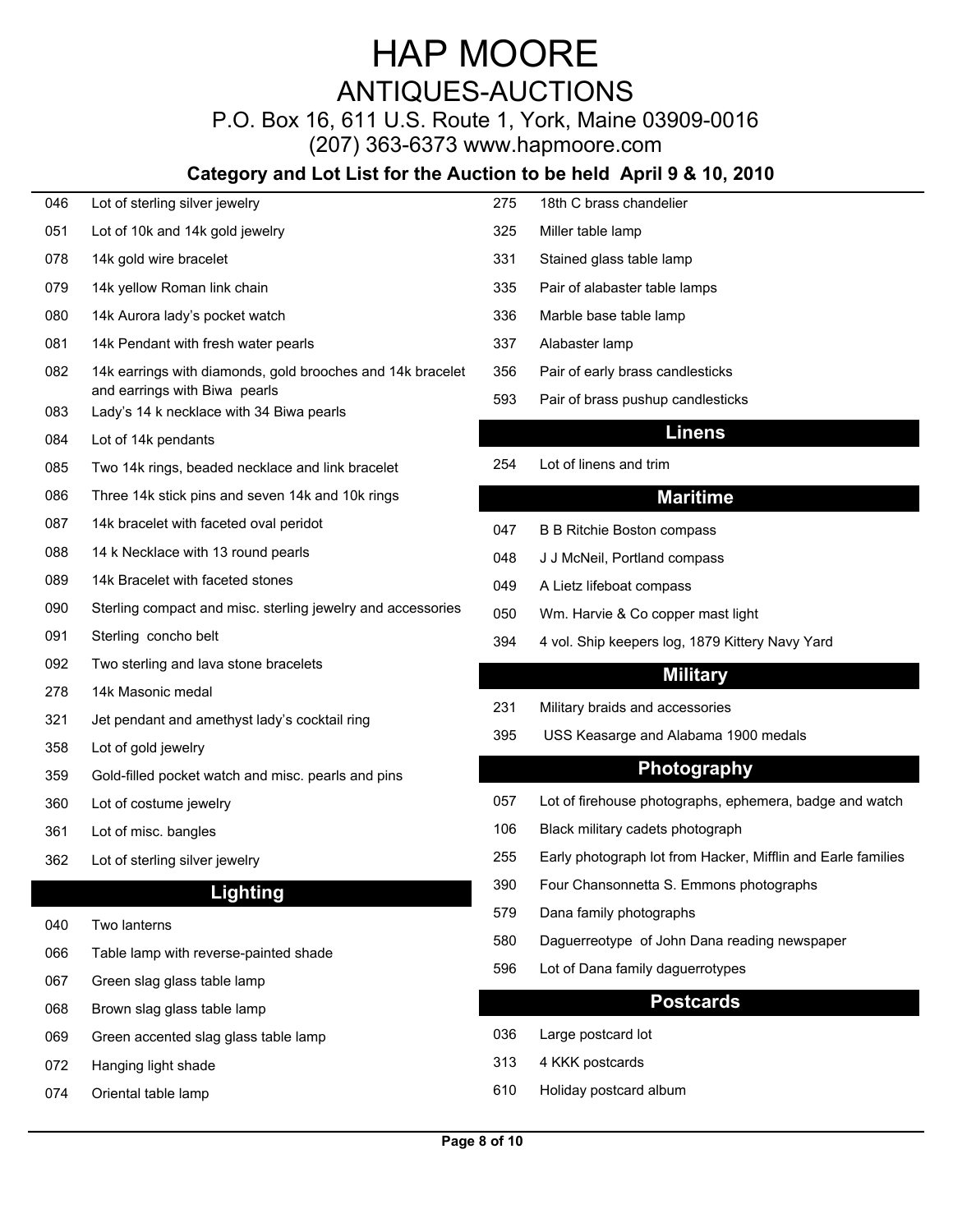## ANTIQUES-AUCTIONS

P.O. Box 16, 611 U.S. Route 1, York, Maine 03909-0016

(207) 363-6373 www.hapmoore.com

|     | <b>Pottery</b>                                    | 205 | Set of sterling cordials                                     |
|-----|---------------------------------------------------|-----|--------------------------------------------------------------|
| 031 | Roseville vase and covered jar                    | 237 | 1831 - 1836 Sterling silver berry bowls                      |
| 041 | Two German pottery pitchers                       | 238 | Sterling silver ink well                                     |
| 058 | South American jug                                | 239 | Sterling silver coffee service                               |
| 059 | Pre Colombian pot by Shipibo Indians              | 240 | Lot of sterling flatware and salts                           |
| 060 | Pre Colombian pot with face by Shipibo Indians    | 242 | Sterling silver bowl, wine cooler and cup                    |
| 061 | Pre Colombian vase by Shipibo Indians             | 243 | Gorham sterling silver five piece tea set                    |
| 062 | Pre Colombian vase by Shipibo Indians             | 244 | Sterling silver nutmeg grater                                |
| 065 | Weller vase                                       | 245 | Gorham child's sterling silver bowl and plate                |
| 095 | Weller umbrella stand                             | 264 | Lot of misc. sterling silver and coin silver                 |
| 102 | Pre Colombian water vessel                        | 265 | Caldwell sterling silver tea set                             |
| 211 | Roseville bowl                                    | 276 | Eleven sterling silver Franklin Mint car models              |
| 338 | Delft tile with windmill                          | 285 | Kirk sterling silver dresser set and dresser jar             |
| 354 | Three ceramic and one glass Madonna figure        | 286 | Sterling silver squashblossom necklace                       |
| 374 | New York decorated jug                            | 341 | Lot of sterling and coin flatware and accessories            |
| 375 | New York decorated crock                          | 342 | Lot of sterling silver candlesticks and small serving pieces |
| 592 | Spongeware multicolored tankard and creamer       | 343 | Lot of misc. sterling ware                                   |
|     |                                                   | 344 | Sterling leaf dish and Tiffany vase                          |
|     | <b>Rugs</b>                                       | 345 | Sterling Caldwell dish                                       |
| 009 | Oriental prayer rug                               | 346 | Lot of silver plated dishes and accessories                  |
| 015 | Floral hooked rug                                 | 347 | Silver plated candelabra                                     |
| 016 | Meetinghouse hooked rug                           | 348 | Lot of sterling silver trays, dishes and accessories         |
| 043 | Oriental rug                                      | 398 | Sterling silver handled purse                                |
|     | <b>Silver</b>                                     | 576 | Royal Danish sterling silver flatware set                    |
| 007 | Set of Gorham sterling flatware                   | 577 | Lot of misc. sterling silver utensils                        |
| 008 | Lot of misc. sterling serving utensils            | 598 | Misc. sterling silver serving dishes                         |
| 010 | Sterling tea set on silver plated tray            | 599 | Misc. sterling silver flatware and accessories               |
| 021 | Silver plated table lamp                          | 600 | 1914 Minerva steamship silver-plated dish                    |
| 042 | Lot of misc. sterling accessories and pepper mill | 601 | Silver-plated compote                                        |
| 064 | Partial set Camelia sterling flatware             |     | <b>Sports</b>                                                |
| 202 | Set of sterling flatware                          |     | 1958 Dartmouth football                                      |
| 203 | Lot of coin silver flatware                       | 105 |                                                              |
| 204 | Lot of sterling silver and silver plated flatware | 108 | 1947 Red Sox team baseball                                   |
|     |                                                   | 111 | Baseball cleats, fielder's glove and basketball shoes        |